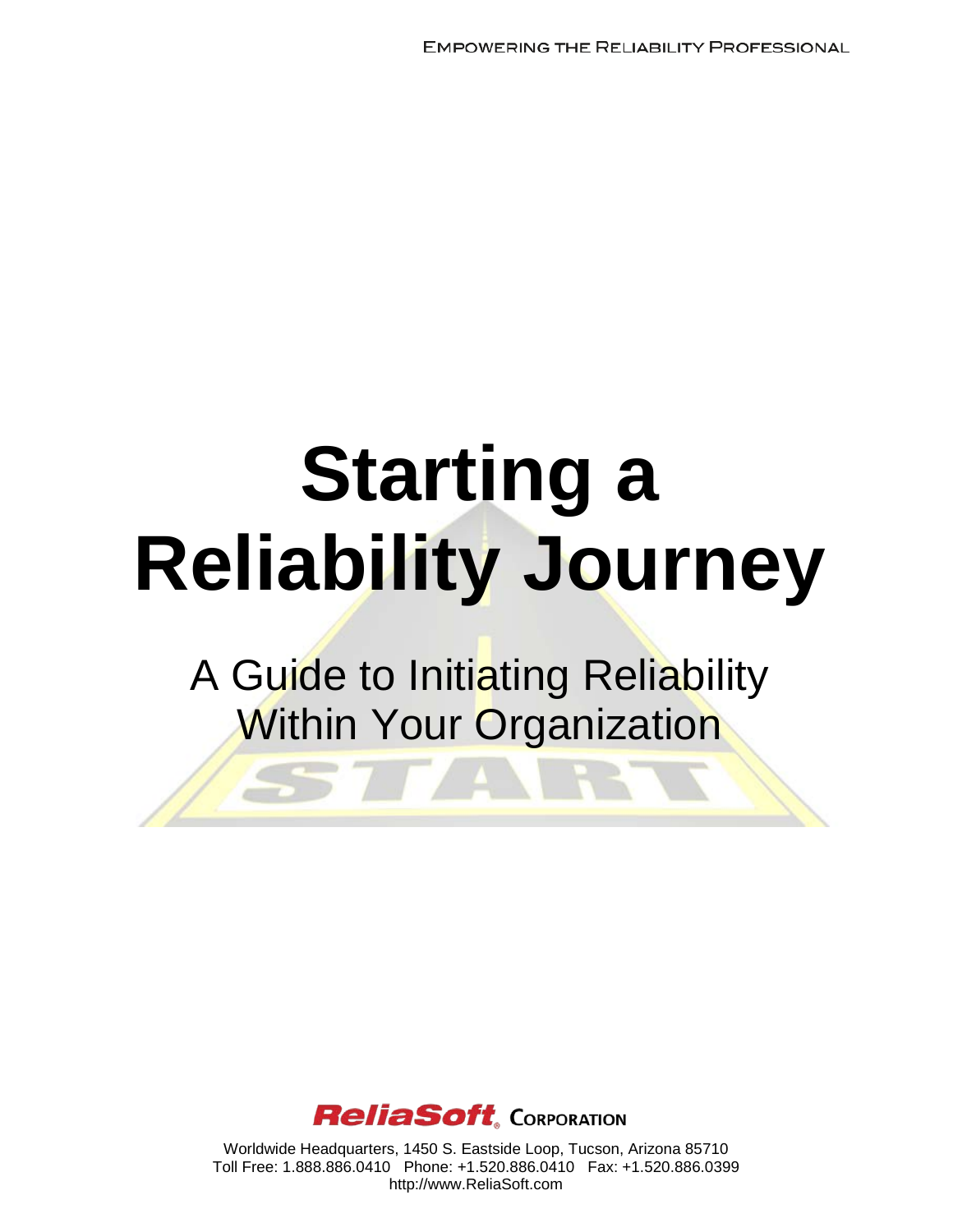

## **INTRODUCTION**



Ralph Waldo Emerson is credited for saying that "Life is a journey, not a destination." Emerson's quote is an apt description of the lifelong journey we undertake in the application of reliability within an organization. Implementing a reliability program is not simply a software purchase; it's not just a checklist of items that must be completed that will ensure you have reliable products and processes. A reliability program is a complex learning, knowledgebased system unique to your products and processes. It is supported by leadership, built on the skills that you develop within your team, integrated into your business processes and executed by following proven standard work practices.

## **Characteristics**

The characteristics of learning and knowledge become the foundational elements that make implementing reliability a journey versus a quickly achieved trip to a destination. A journey will take time, is often difficult and implies a process of personal change and development. The reliability journey will last the lifetime of your products, your processes and your company. There will be difficulties to overcome involving those people, products and processes that you are trying to improve. Done well, your reliability program will change how the organization works and it will have a positive impact on your organizational culture and the profitability of the business.

## **People and Skills**



Improving reliability is done through the application of statistics, physics and engineering to your products and processes. Therefore, all reliability programs begin with people and the development of the skills and knowledge they need to learn. You then need to provide your team with the right systems and tools matched to support the work they need to perform. And finally, you must leverage the knowledge that your team gains to drive the improvements needed by your business to remain competitive and profitable in today's global marketplace.

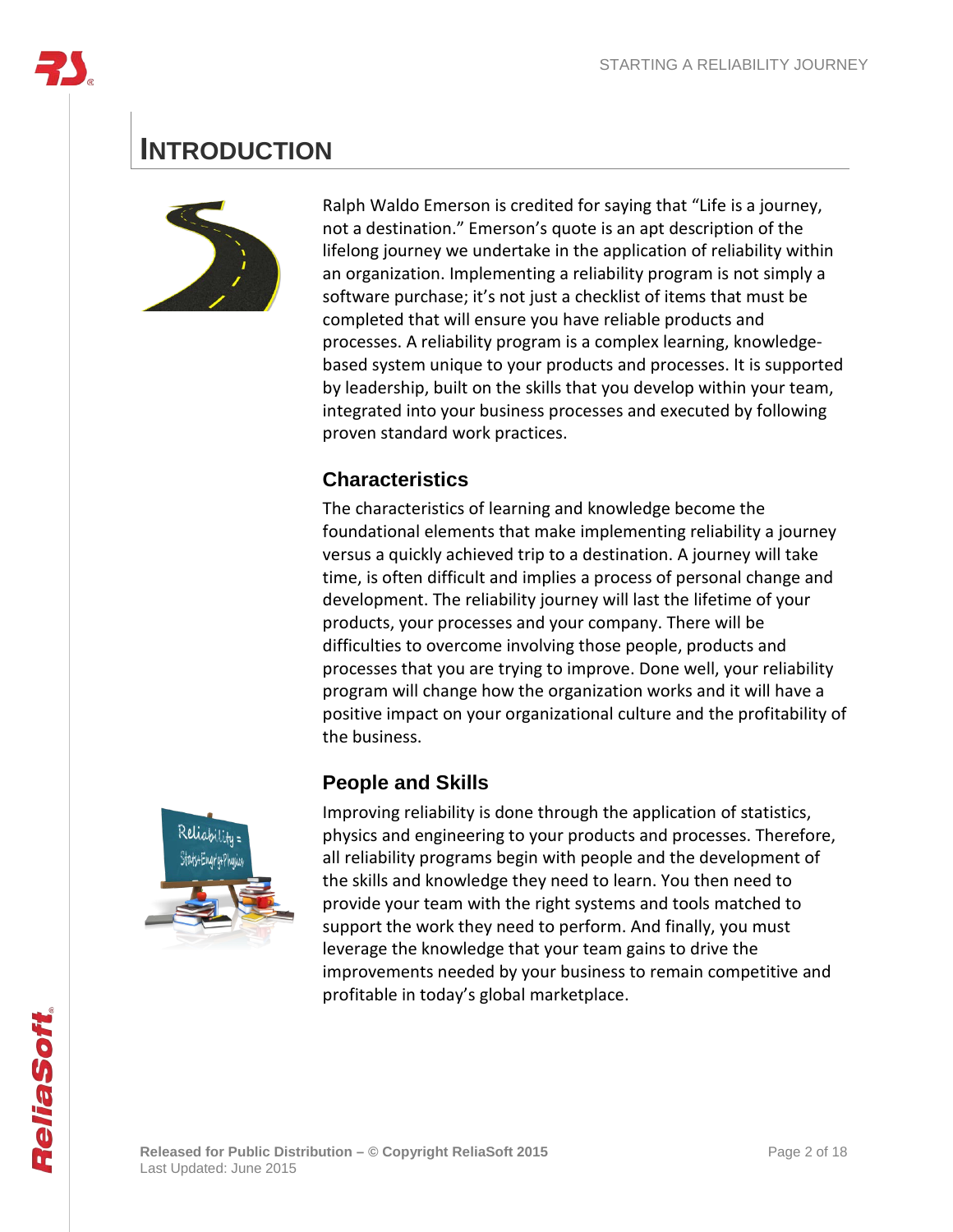

# **ABOUT RELIASOFT**



ReliaSoft has been helping individuals and companies navigate their reliability journeys since 1992. ReliaSoft's own journey has caused us to evolve into a global reliability solutions company that offers a comprehensive range of services dedicated to meeting the reliability engineering and quality needs of product manufacturers and maintenance organizations worldwide. ReliaSoft's capabilities encompass all aspects of reliability engineering through all stages of product development, deployment and operation.

## **Our Mission**



ReliaSoft's mission is to promote proper reliability engineering methodologies and empower our customers to apply these methodologies in ways that will maximize their profitability while assuring the safety, reliability and quality of their products, processes and services.

We accomplish this mission through our global leadership in all aspects of reliability engineering, and by providing tools, education, services, resources and certification programs that serve the needs of product manufacturers and maintenance organizations worldwide. We maintain this leadership by heavily investing in R&D, from both a theoretical and an IT standpoint. We continuously incorporate new and proven technologies into our solutions, enabling our customers to efficiently leverage our research in their day-to-day activities. We publish and share our findings in the form of textbooks and papers for the betterment of the engineering community.

## **Our Global Family**



To provide the highest possible level of customer service, ReliaSoft has established an international network of wholly owned subsidiaries (regional centers) complemented by independent sales and support partners. We are headquartered in Tucson, Arizona USA with offices in São Paulo Brazil, Warsaw Poland, Chennai India and Singapore.

Visit us at [www.ReliaSoft.com](http://www.reliasoft.com/)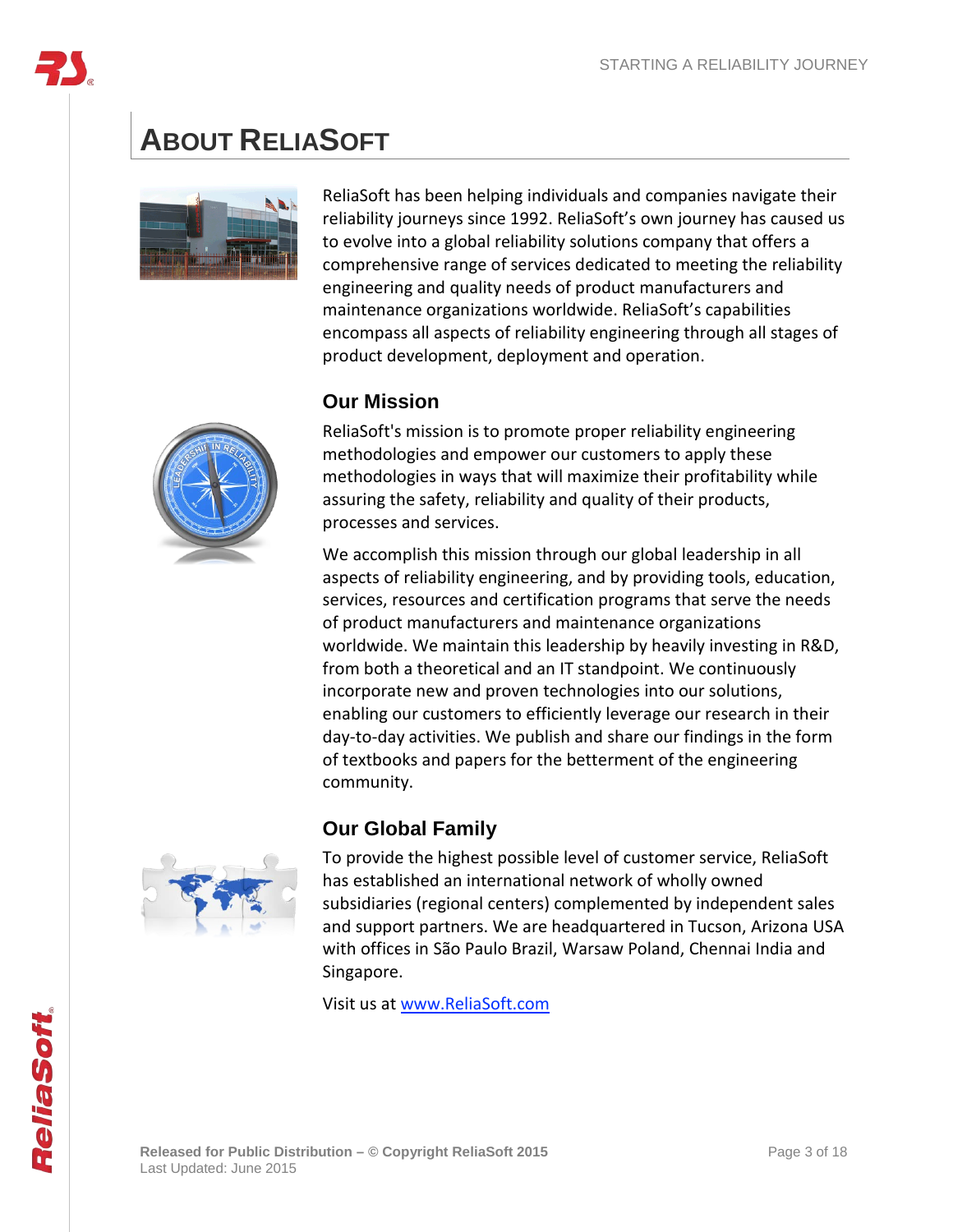

## **GETTING STARTED**



An old Chinese proverb states, "A journey of a thousand miles begins with a single step." This is a great way to look at starting your reliability journey; just take that first step. Even the longest and most difficult ventures have a starting point and the good news is that they don't all have to begin in the same way or from the same point. You want to leverage your particular needs and strengths such that you set up your initial launch into reliability to be as successful as possible.

## **Launch Points**

There are several launch points that a company might use to initiate a reliability journey within their organization. You might have a business need to reduce warranty costs and improve customer satisfaction (see page [5\)](#page-4-0). Or maybe you have a talented team in your test area that could easily be developed to improve your tests' capability to predict field reliability (see page [7\)](#page-6-0). Another launch point might come from product development/R&D where leadership has determined a need to improve how to design products to be more reliable (see page [9\)](#page-8-0). Or there might be opportunities for improving manufacturing equipment reliability and operational availability on the production side of the business (see pages [11](#page-10-0) and [14\)](#page-13-0).

## **Return On Investment (ROI)**



For each launch point, there are tools and training that best fit that focus area. With minimal investment, your organization can quickly unlock improvements in knowledge gained by applying reliability to your product and process data. These data-driven decisions culminate in tangible business results.

For each area, examples of ROI from the *2015 Best Practices in Reliability* study conducted by ReliaSoft will be provided. Respondents to the survey from across a broad spectrum of businesses (including aerospace, automotive, defense, energy, healthcare and heavy equipment) shared the gains that their organizations have realized from reliability programs.

Your return will be determined by the investment in leadership, people, support systems and tools, as well as the commitment you apply to your reliability journey.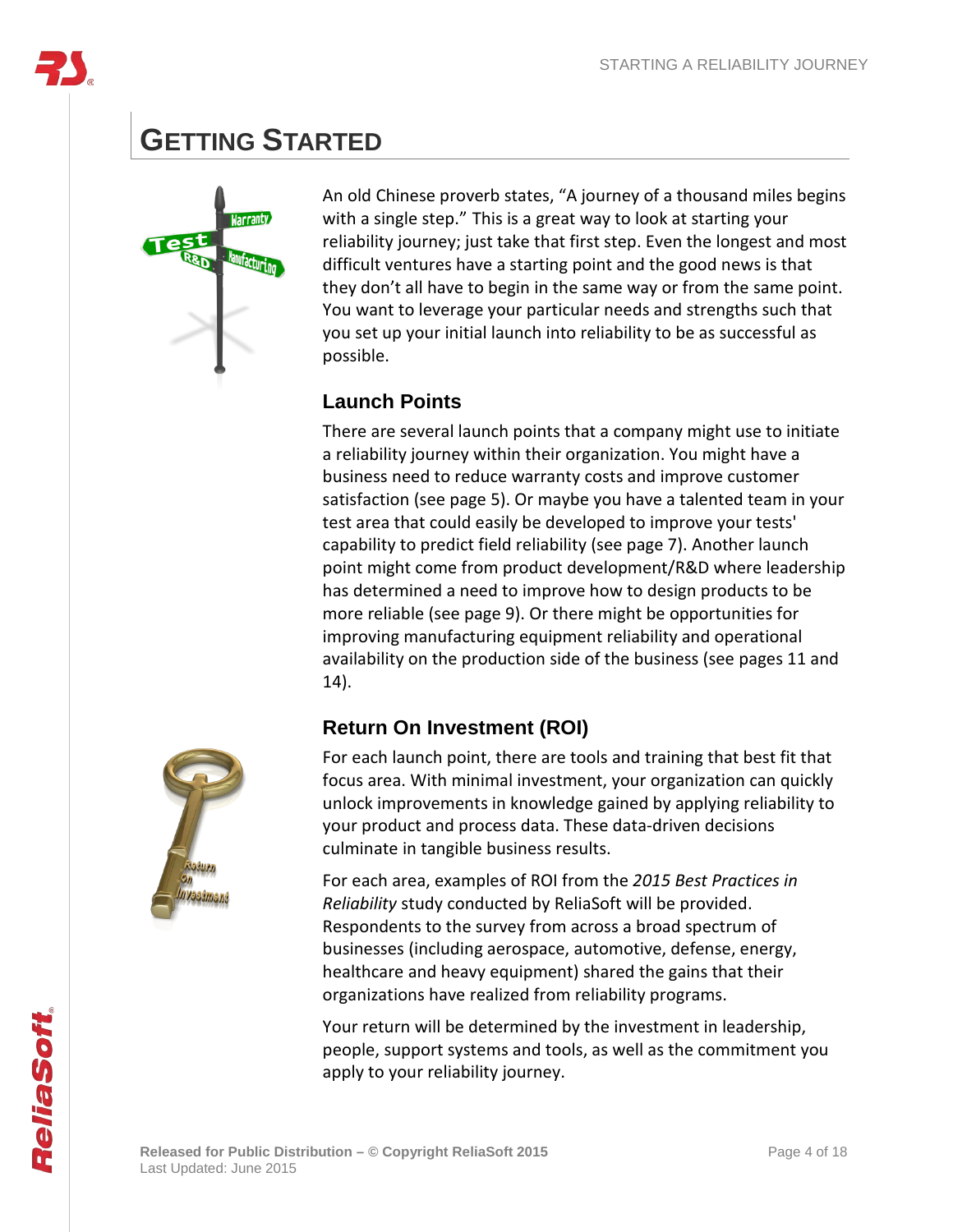## <span id="page-4-0"></span>**STARTING WITH WARRANTY IMPROVEMENT**



A need to reduce warranty costs and customer complaints is common throughout industry, and is often a driver for launching the reliability journey.

## **Leader / Champion**

Most typically, the warranty program is administered out of the Quality department. Therefore the natural leader is the Director of Quality.

## **Team**

Most quality organizations include a team of specialists assigned to manage quality data and guide the organization in resolving product and process issues. It is recommended that the entire team be trained in the reliability methods and tools to support a warranty reduction initiative. Additionally, you may want to add representatives from R&D and Production to act as liaisons to the Quality group and help with communication of improvement activities.

It is recommended to develop at least three warranty improvement team members, a product engineer and a manufacturing engineer for a total of five initial users.

## **Skills and Recommended Training**

The common skills for warranty improvement include: Data management to set up the incident reporting system; life data analysis to analyze the field failure rate and provide estimates of warranty cost based on production volumes; and critical problem solving skills to root cause the failure mechanisms and drive irreversible corrective actions.

G475 FRACAS Principles and [Applications:](http://www.reliasoft.com/seminars/courses/g475.htm) Introduces the fundamentals of Failure Reporting, Analysis and Corrective Action Systems (FRACAS), with an emphasis on the configuration and use of ReliaSoft's XFRACAS software for incident reporting, failure analysis, problem resolution and other related analyses.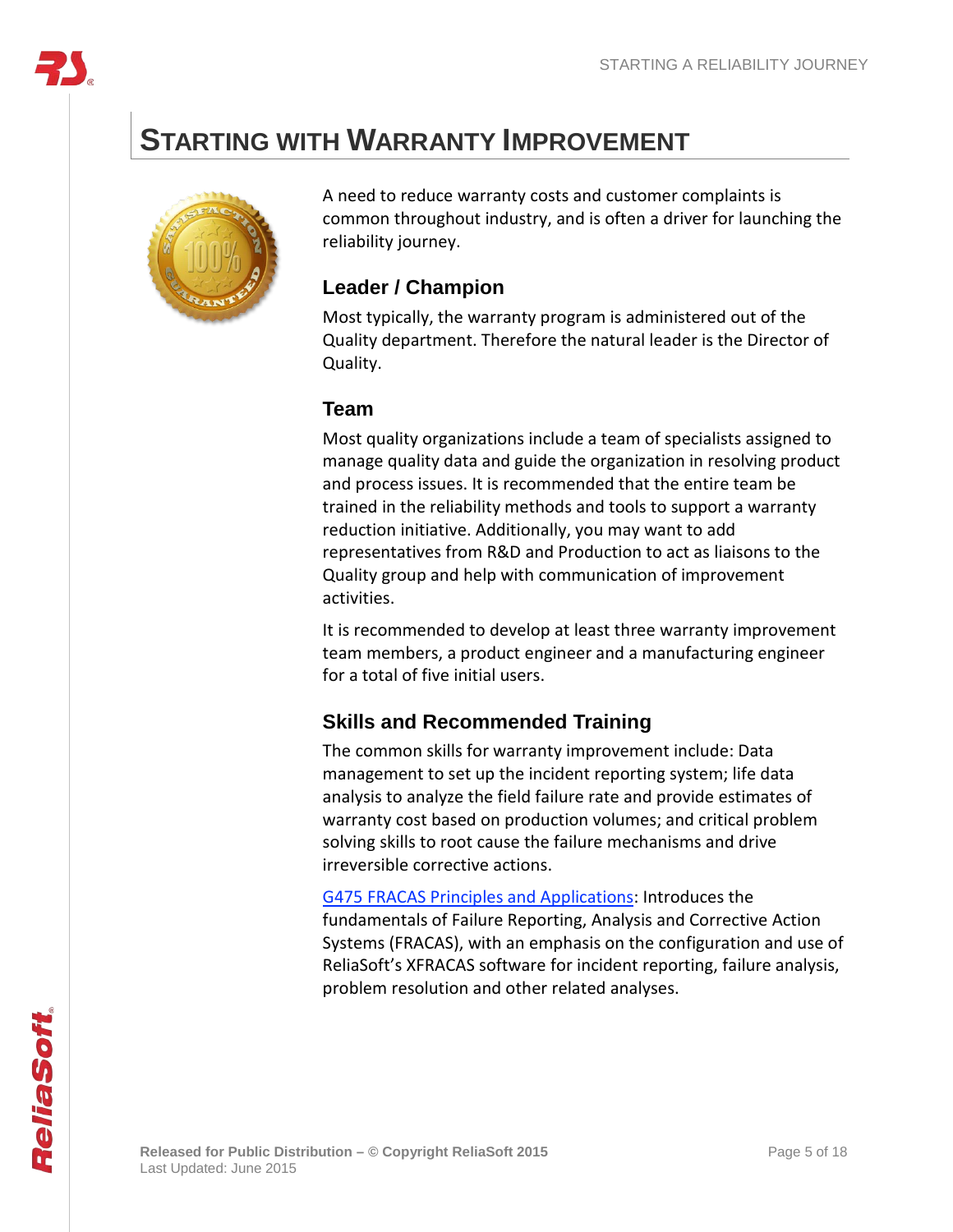



G400A Weibull and Life Data [Analysis:](http://www.reliasoft.com/seminars/courses/g400a.htm) Introduces and familiarizes

mathematics and focuses on the fundamentals of Weibull and life

the attendee to the core concepts in reliability engineering



[Weibull++:](http://www.reliasoft.com/Weibull/index.htm) ReliaSoft's Weibull++ software tool is the industry standard in life data analysis (Weibull analysis) for thousands of companies worldwide. It includes data entry formats for using sales/returns data to perform life data analysis to make warranty projections.

## **ROI**

data analysis.

**Tools to Start**

Responses from the *Best Practices in Reliability* survey report that, on average, companies achieve the following levels of improvement when the focus is on warranty reduction:

- 14.4% reduction in failure modes observed in warranty
- Corresponding 14% reduction in customer complaints
- Warranty reduction plays a significant role in achieving the average 10% revenue growth reported due to overall product reliability improvement resulting from having a reliability program

**Released for Public Distribution – © Copyright ReliaSoft 2015** Page 6 of 18 Last Updated: June 2015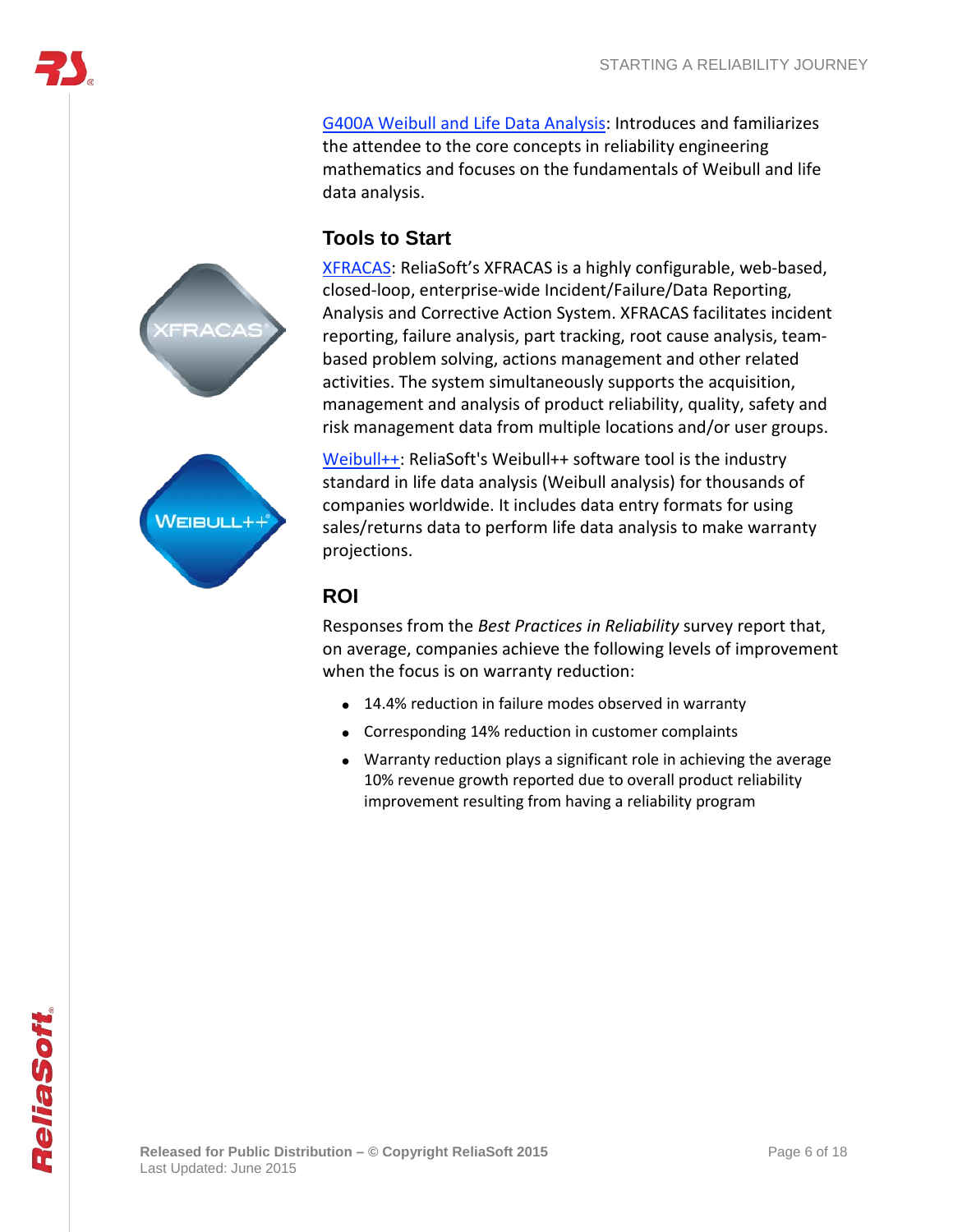

# <span id="page-6-0"></span>**TEST DEPARTMENT LAUNCH**



Since many product development organizations follow a strategy of "Test and Fix" in order to develop robust and reliable products, the test area may be ideal for beginning a formal reliability journey.

## **Leader / Champion**

Identifying the leader for reliability within the test area may take a little work. Often, test areas are divided into two functional groups: Test operations, where daily management of equipment and test operators is performed, and a test development team, where new test development and data analysis of test results are done. The manager of the test development group or the overall director for the test lab will be the best champion for a reliability program. If the test development is led out of the engineering department, then look there for a reliability leader.

## **Team**

Test engineering groups are often well suited to take on the role of reliability engineer. They already interface with the product engineers and lab technicians. Typically, they are familiar with the product specifications, at least the areas of the spec that drive reliability and testing. They have been collecting test data and often performing the initial analysis on the results, writing test reports and, in some cases, even helping with root cause analysis of failures on test.

It is recommended to develop the entire test engineering team. This is done to ensure that all products receive the same level of support, all employees follow the same standard of work and a consistent message is provided from the test area to all its internal and external customers. Depending on the size of the organization, this is often a group of five to ten and may include both hourly and salaried employees.

*Caution: Ensure employees have the appropriate computer and math skills prior to entering reliability training.*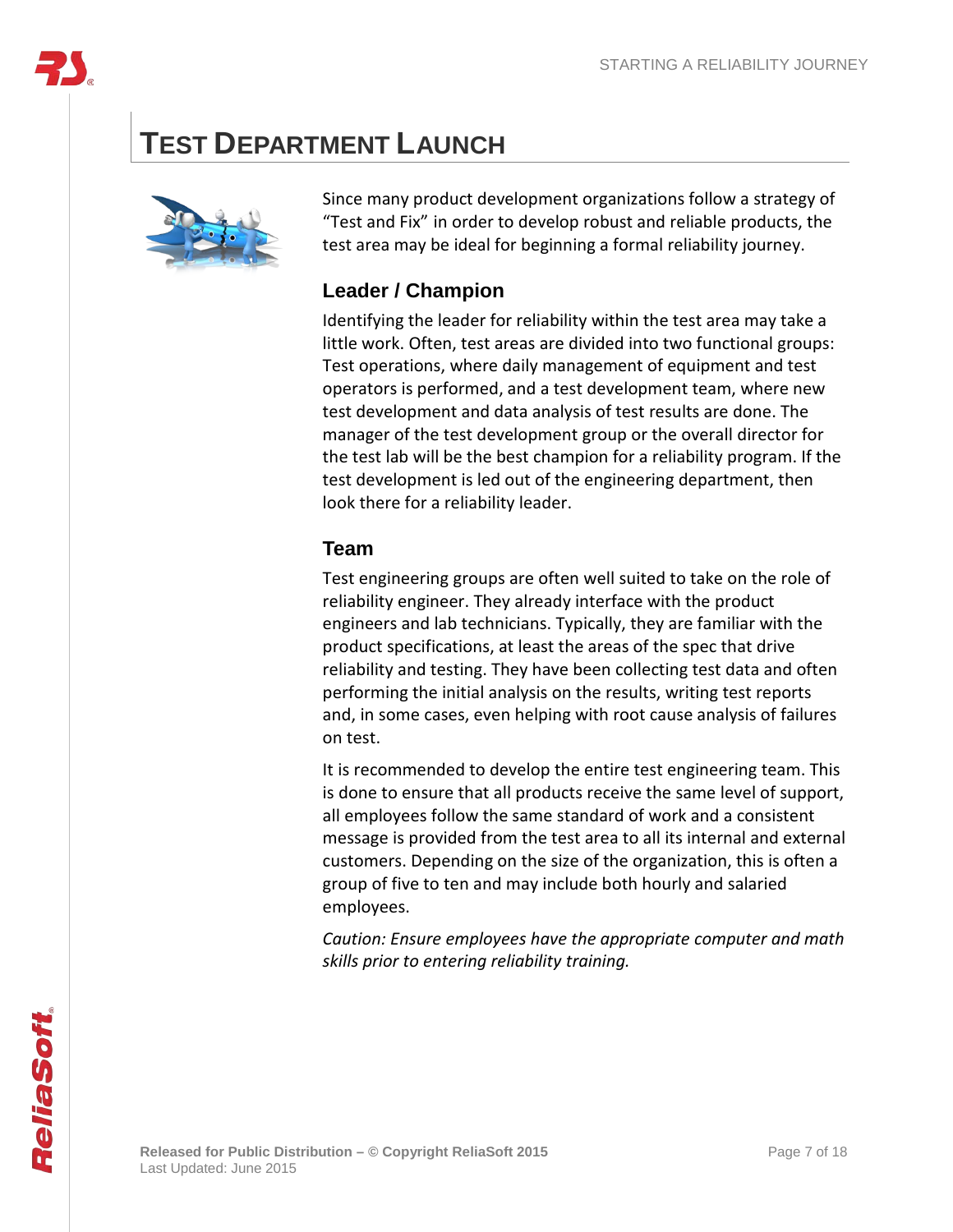## **Skills and Recommended Training**

The concept of "stress-strength interference" is the basis for life data analysis and accelerated test analysis and is foundational for test engineering. The goal is for this team to be proficient in test planning, data analysis and test development.

G400 [Foundations](http://www.reliasoft.com/seminars/courses/g400.htm) of Reliability Engineering Data Analysis and [Modeling:](http://www.reliasoft.com/seminars/courses/g400.htm) Introduces and familiarizes the attendee to the fundamental concepts in reliability engineering mathematics, from basic data analysis and modeling to advanced methods and concepts.

D521 Advanced [Quantitative](http://www.reliasoft.com/seminars/courses/d521.htm) Accelerated Life Testing Analysis: Explores advanced concepts and applications for quantitative accelerated life testing data analysis, including tests with multiple stresses or time-dependent stresses.

## **Tools to Start**

VEIBULL+-

[Weibull++:](http://www.reliasoft.com/Weibull/index.htm) ReliaSoft's Weibull++ software tool is the industry standard in life data analysis (Weibull analysis) for thousands of companies worldwide. One of the unique features of Weibull++ is the Reliability Test Design tool, which enables the user to determine the appropriate sample size, test duration or other variables for designing effective reliability and demonstration tests.

[ALTA:](http://www.reliasoft.com/alta/index.htm) ReliaSoft's Accelerated Life Testing Data Analysis software provides a comprehensive toolset for accelerated test planning and quantitative accelerated life testing data analysis, plots and reporting. The software provides the life-stress relationships required to analyze accelerated life test data with up to 8 simultaneous stress types, where stress is constant or varies with time.

## **ROI**

Responses from the *Best Practices in Reliability* survey report that, on average, companies achieve the following levels of improvement when focused on testing:

- Contributes to the 14% reduction in failure modes
- Part of the 8.8% improvement in product development efficiency
- Plays a significant role in achieving the 10% revenue growth reported due to overall product reliability improvement
- Is a significant part of the reported 9.5% reduction in development time

ReliaSoft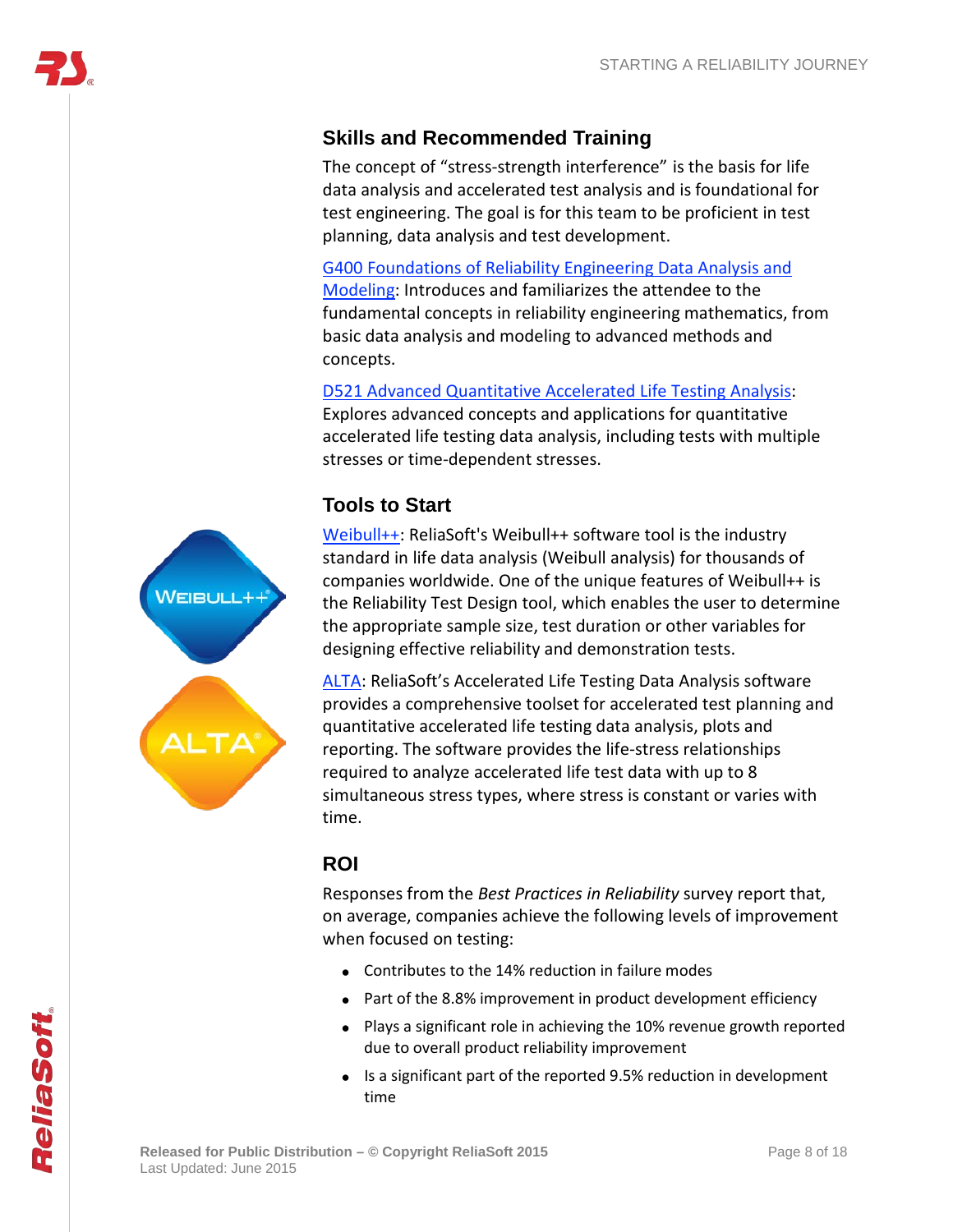

# <span id="page-8-0"></span>**PRODUCT DEVELOPMENT / R&D**



Product Development can be the most challenging and also the most rewarding area in which to launch your reliability program. The challenges lie in the complexity of product development, which touches almost every aspect of the business, beginning with both your customers and suppliers, handing off to manufacturing, while still involved with warranty and customer satisfaction. But a successful implementation may provide a very high return on investment due to significant improvements in your product development process, reductions in warranty, increased sales, fewer problems in manufacturing, and more.

Caution: Reliability initiatives in product development will usually take three to five years to become fully integrated into your product development process.

## **Leader / Champion**

The launch of a reliability program at this level will require an executive champion and a reliability initiative leader. The executive champion will be your VP or Director of Engineering. The reliability leader should be a senior manager with a passion to lead an organization change centered on reliability.

## **Team**

Assembling the reliability team within a product engineering organization typically begins with the creation of a new department or group with the appropriate budget allocated to similar engineering functions. You begin by hiring from outside or selecting from within your reliability manager. The manager then will build the team from internal or external candidates as needed.

The size of the reliability team will be a function of the size of the product engineering organization and the complexity of the products developed. The *Best Practices in Reliability* survey indicates that each reliability practitioner will manage 2 - 4 projects at one time.

All members of the reliability group, including the manager, will go through extensive reliability training. At any one engineering site or business unit, this may be a small team of three to five or a large department of 20+ employees.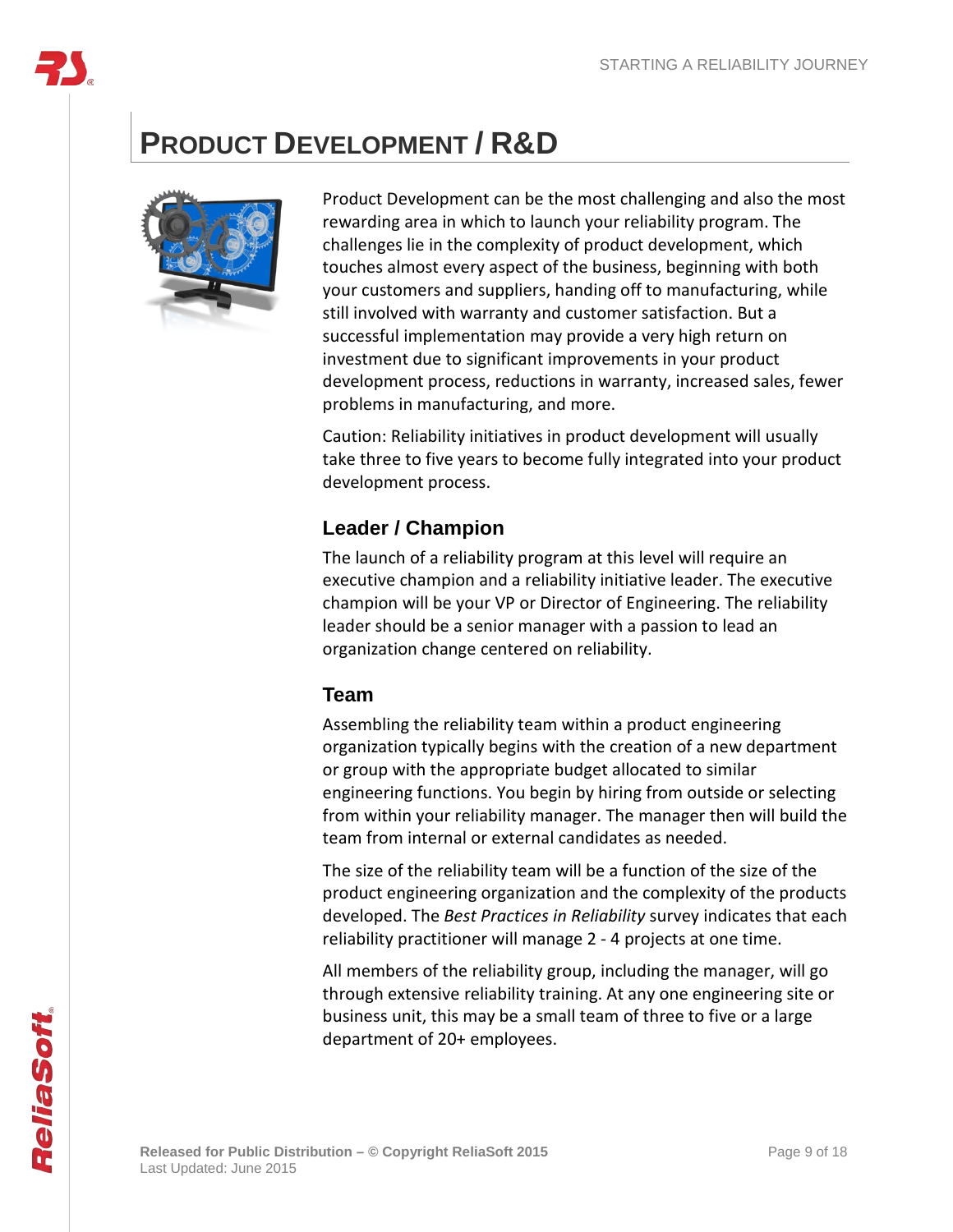## **Skills and Recommended Training**

A Reliability Engineer is a professional who understands how to apply the principles of performance evaluation and prediction to improve product/system safety, reliability and maintainability. The initial core skills that new reliability professionals must develop begin with foundations in Design for Reliability (DFR), supported by Failure Modes Effects Analysis (FMEA), life data analysis, reliability testing and system modeling.



D560 Design for [Reliability](http://www.reliasoft.com/seminars/courses/d560.htm) (DFR) Program Planning and [Implementation:](http://www.reliasoft.com/seminars/courses/d560.htm) Provides an overview of Design for Reliability and includes a complete DFR plan that can be customized to meet specific needs.

G400 [Foundations](http://www.reliasoft.com/seminars/courses/g400.htm) of Reliability Engineering Data Analysis and [Modeling:](http://www.reliasoft.com/seminars/courses/g400.htm) Sets the foundation for all subsequent seminars by introducing the attendee to the fundamentals in reliability engineering, from basic data analysis and modeling to advanced methods and concepts. It begins with an in-depth discussion of Weibull and life data analysis and continues by expanding to advanced subjects.

D470A [Foundations](http://www.reliasoft.com/seminars/courses/d470a.htm) of Effective FMEAs: Provides an overview of FMEA, FMECA and related analyses, with an emphasis on the use of ReliaSoft's Xfmea software for analysis, data management and reporting.

G522A System Reliability and [Maintainability](http://www.reliasoft.com/seminars/courses/g522a.htm) Analysis and [Optimization:](http://www.reliasoft.com/seminars/courses/g522a.htm) Explores advanced concepts and applications for system reliability/maintainability analysis and optimization utilizing a reliability block diagram (RBD) or fault tree analysis (FTA) approach.

D521 Advanced [Quantitative](http://www.reliasoft.com/seminars/courses/d521.htm) Accelerated Life Testing Analysis: Explores advanced concepts and applications for quantitative accelerated life testing data analysis, including tests with multiple stresses or time-dependent stresses.

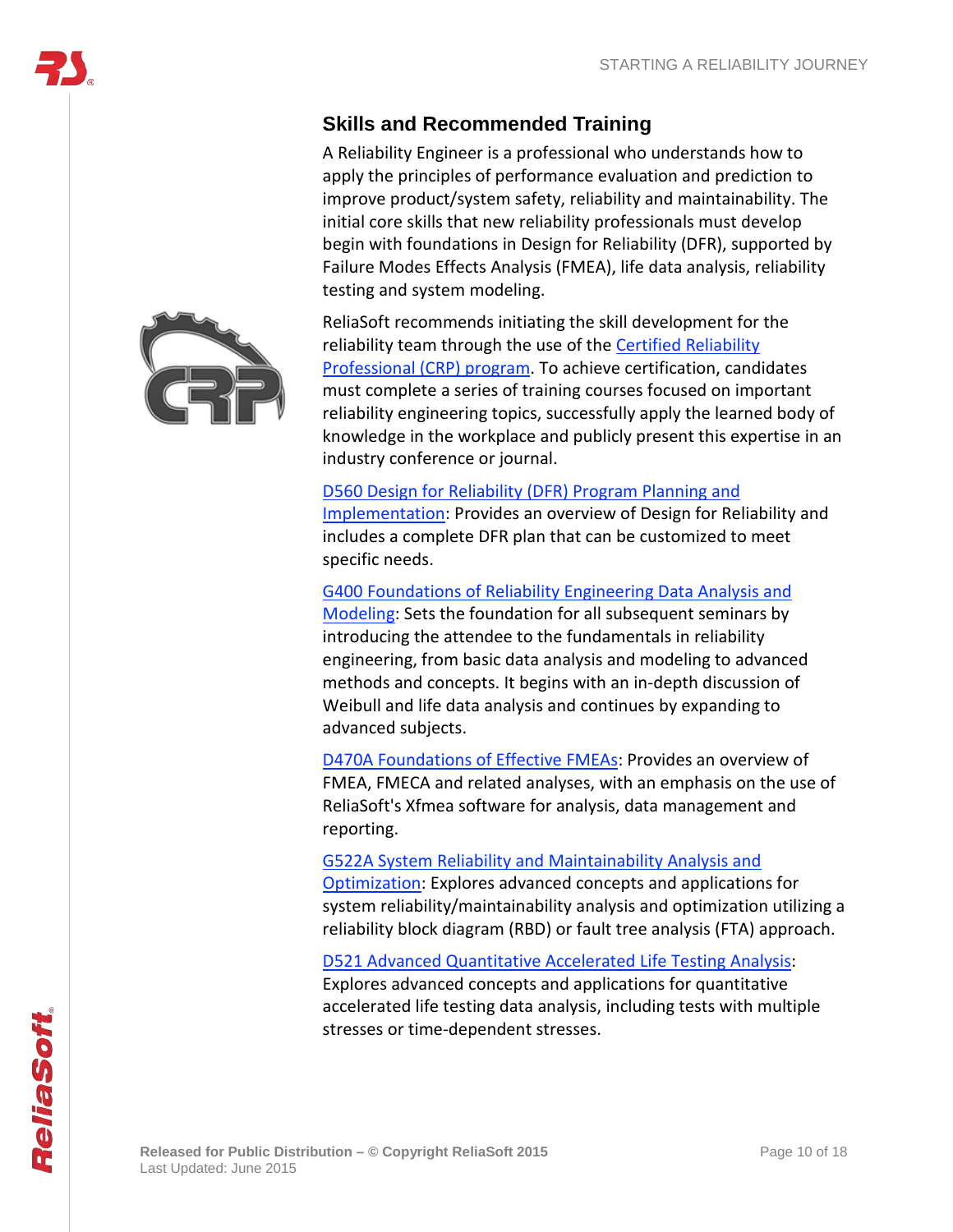# $V$ EIBULL++

**ILOCKSIN** 

## **Tools to Start**

For this launch point, it is recommended to start with the *ReliaSoft DFR Essentials Suite.*

[Xfmea:](http://www.reliasoft.com/xfmea/index.htm) ReliaSoft's Xfmea facilitates data management and reporting for all types of Failure Modes and Effects Analysis. The software provides predefined settings to fit the major industry standards (such as AIAG, SAE J1739 and MIL-STD-1629A) and also provides extensive customization options to fit your particular analysis and reporting needs.

[Weibull++:](http://www.reliasoft.com/Weibull/index.htm) ReliaSoft's Weibull++ is the industry standard in life data analysis (Weibull analysis) for thousands of companies worldwide. The software is packed with tools for related reliability analyses, such as warranty data analysis, degradation data analysis, nonparametric data analysis, recurrent event data analysis and reliability test design.

[ALTA:](http://www.reliasoft.com/alta/index.htm) ReliaSoft's accelerated life testing data analysis software provides a comprehensive toolset for accelerated test planning and quantitative accelerated life testing data analysis, plots and reporting. The software provides the life-stress relationships required to analyze accelerated life test data with up to 8 simultaneous stress types, where stress is constant or varies with time.

[BlockSim:](http://www.reliasoft.com/BlockSim/index.html) ReliaSoft's BlockSim provides a comprehensive platform for system reliability, availability, maintainability and related analyses. The software offers a sophisticated graphical interface that allows you to model the simplest or most complex systems and processes using reliability block diagrams (RBDs) or fault tree analysis (FTA) — or a combination of both approaches!

## **ROI**

<span id="page-10-0"></span>Responses from the *Best Practices in Reliability* survey report that, on average, companies achieve the following levels of improvement related to product development reliability:

- 10% revenue growth due to overall product reliability improvement
- 8.8% improvement in product development efficiency
- 9.5% reduction in development time
- 9.6% reduction in project resource needs
- Contributes to the 14% reduction in failure modes and associated customer complaints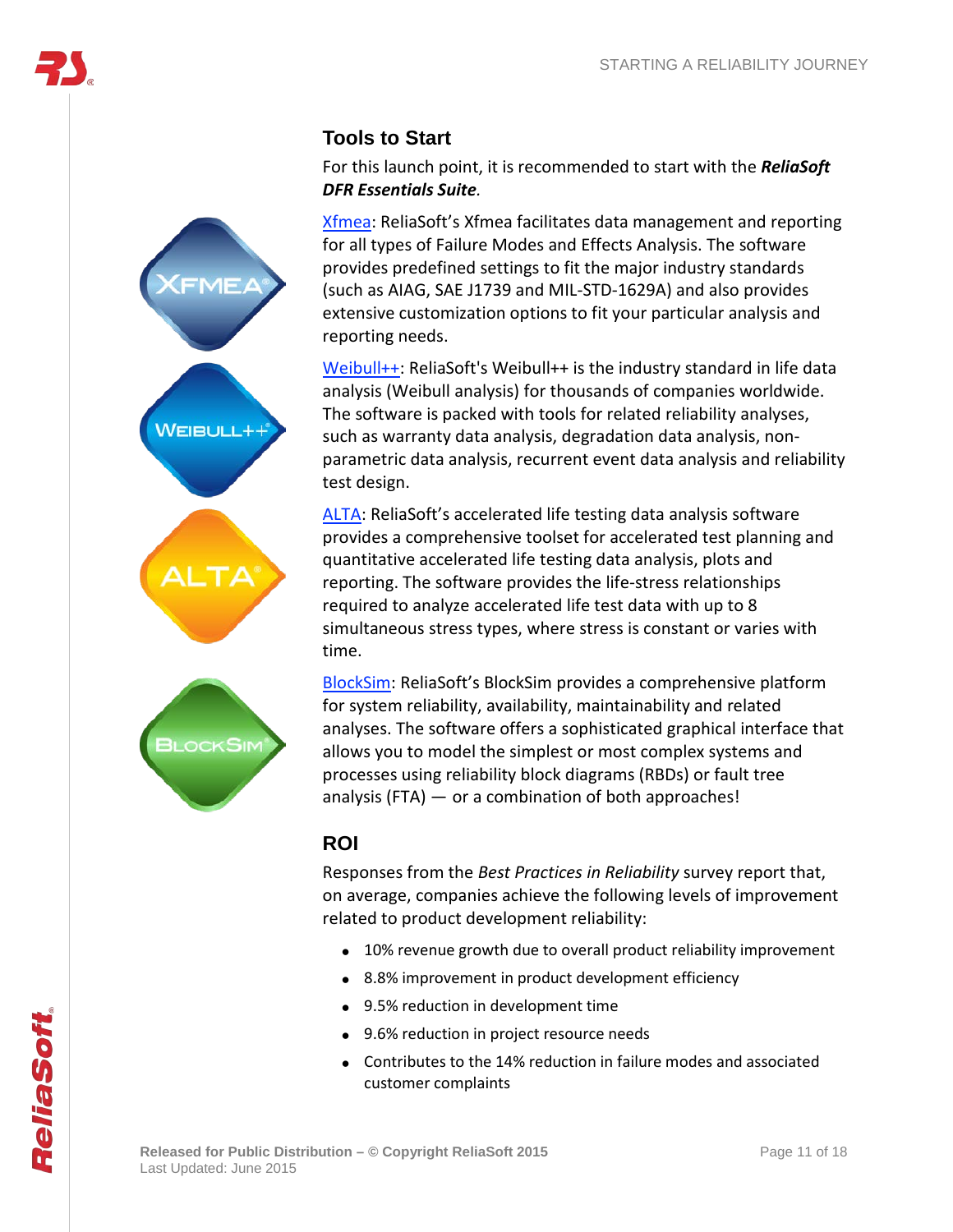## **MANUFACTURING**

Reliability in manufacturing uses many of the same methods and tools that are applied to reliability in product development. The difference is in the focus; for manufacturing, the key objective is production. Reliability for manufacturing can then be described as  $Reliability<sub>(Production)</sub> = Reliability<sub>(Maintenance)</sub> + Reliability<sub>(Observation</sub>).$ 

## **Maintenance**

Starting a reliability journey in maintenance is a very common-sense approach to building on the strengths of your maintenance team. Implementing reliability moves the maintenance team away from "firefighting" problems and toward problem prevention. Reliability Centered Maintenance (RCM) is a global standard process, recognized as the most efficient maintenance strategy, and it is the approach recommended by ReliaSoft.

## **Leader / Champion**

The logical reliability leader is the Maintenance Manager, with the Plant Manager acting as the executive champion for the reliability program.

## **Team**

The team for maintenance reliability can be a little tricky to assemble. You begin with the management team made up of the Maintenance Manager and his or her supervisors. Often, these folks started as hourly workers and may require additional coaching and development to lead and manage the RCM deployment.

Because reliability has an element of statistical application, the team will need to create a reliability engineering role. Organizations typically take one of two approaches to filling this role: a) hire asset management reliability engineers into the maintenance group or b) leverage the skills in the continuous improvement (CI) group found in the plant and have them assigned to provide analytical support for maintenance as a priority of their standard work.

The final part of the team is composed of craftspeople with skills unique to the equipment and systems that exist in a given facility. It is this group of specialists that perform the preventive, predictive and corrective work of the maintenance organization.

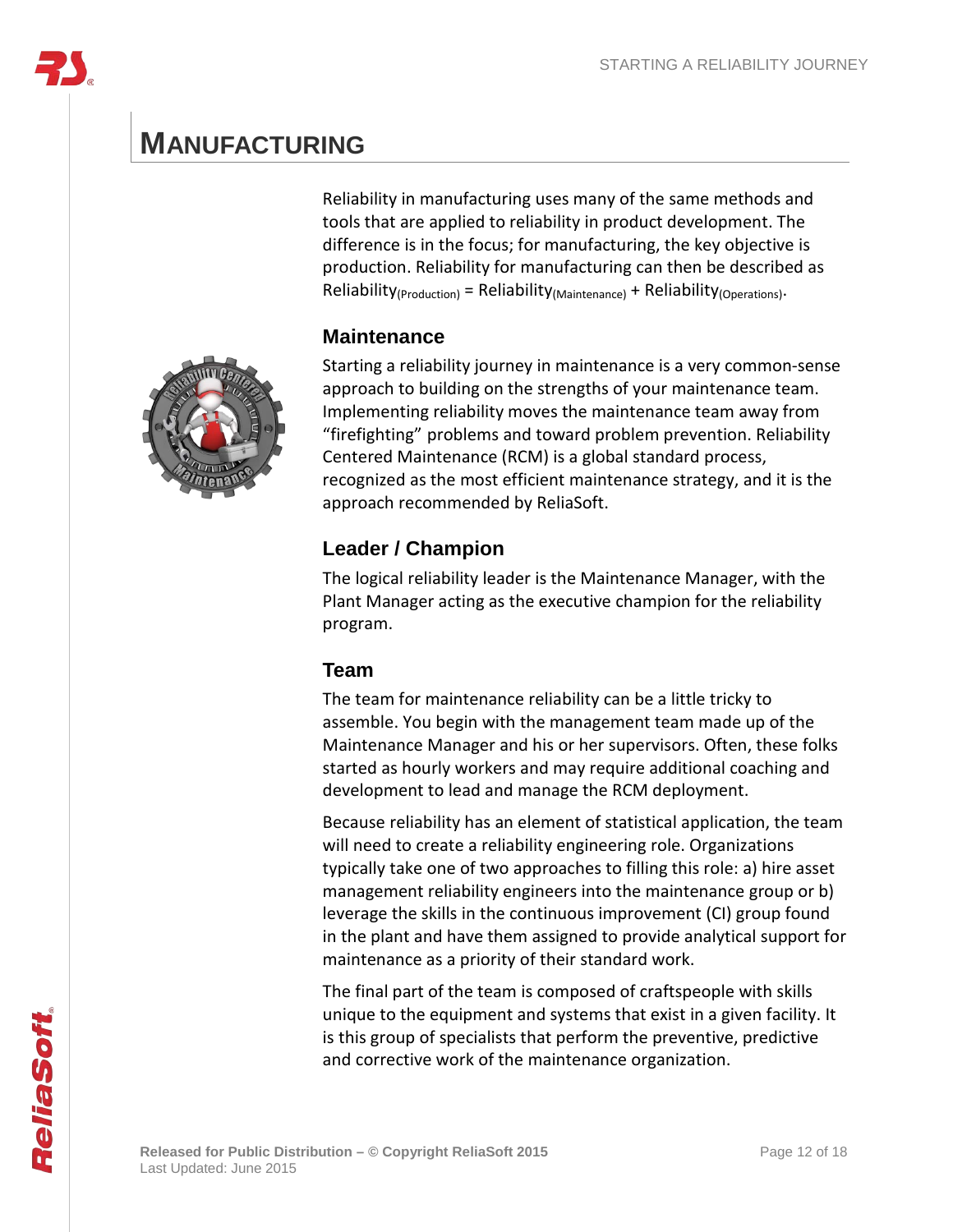## **Skills and Recommended Training**

The reliability skills needed within maintenance begin with understanding the functions of the production processes. They also include the ability to perform root cause analysis to determine failure mechanisms. This includes the application of life data analysis to failure and wear-out data. In addition, there is a significant need for skills related to scheduling, planning and optimizing the prevention and prediction work as well as the parts and resources needed to maintain the facilities.

ReliaSoft recommends initiating the skill development for the leaders of RCM and those in the reliability engineering role by following the Certified Reliability [Professional](http://www.reliabilityprofessional.org/) (CRP) program.

M440 Reliability and [Maintainability](http://www.reliasoft.com/seminars/courses/m440.htm) Analysis for Repairable Systems: Provides an overview of the ways in which reliability engineering concepts and methods can be applied for repairable systems analysis and maintenance planning.

M480A RCM Principles and [Applications:](http://www.reliasoft.com/seminars/courses/m480a.htm) Provides an overview of the fundamental Reliability Centered Maintenance techniques and procedures, with an emphasis on the use of ReliaSoft's RCM++ software for data capture, analysis and reporting.

## G522A System Reliability and [Maintainability](http://www.reliasoft.com/seminars/courses/g522a.htm) Analysis and

[Optimization:](http://www.reliasoft.com/seminars/courses/g522a.htm) Explores advanced concepts and applications for system reliability/maintainability analysis and optimization utilizing a reliability block diagram (RBD) or fault tree analysis (FTA) approach.

## **Tools to Start**

For this launch point, it is recommended to start with *ReliaSoft RAM Essentials Suite.*





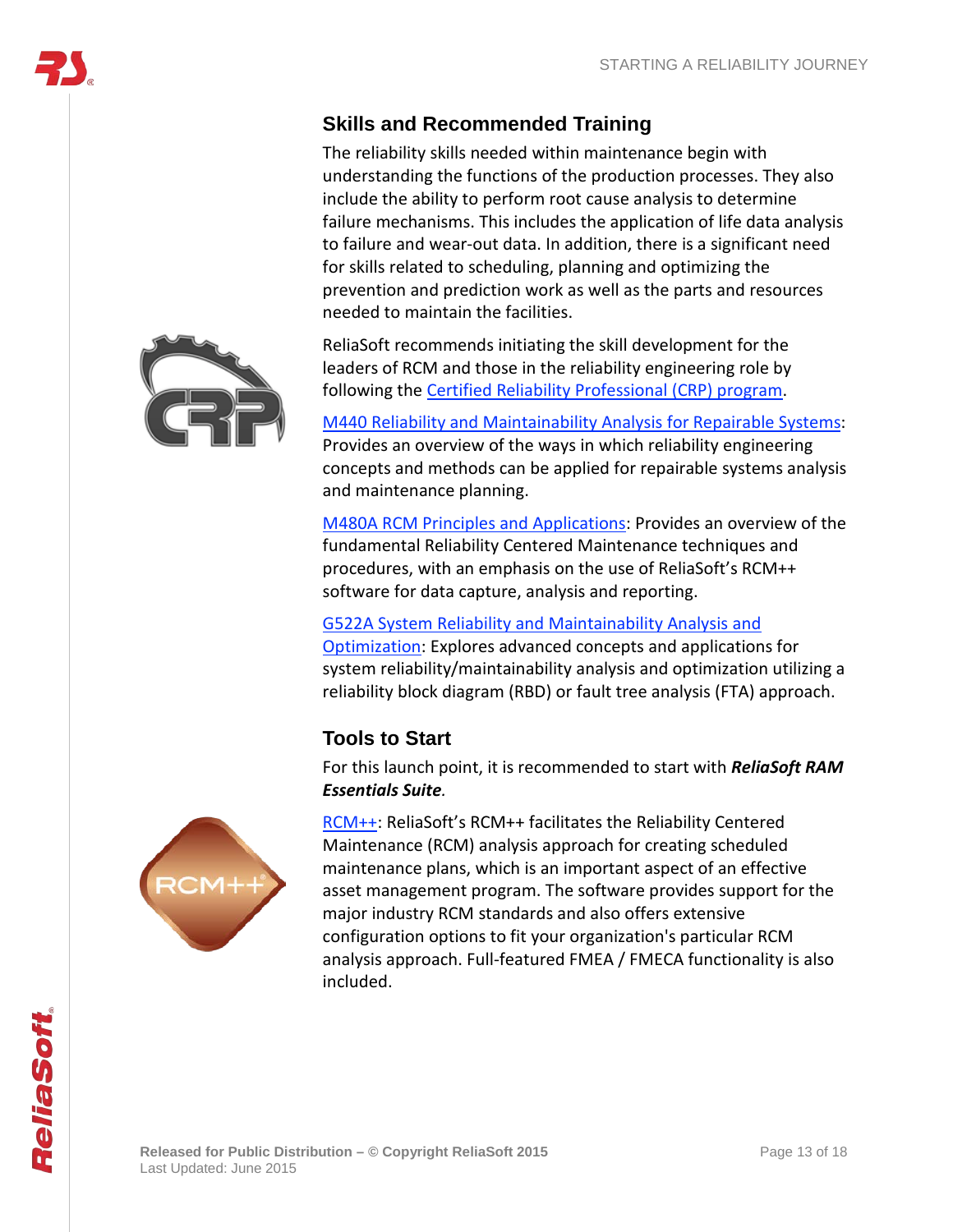

[Weibull++:](http://www.reliasoft.com/Weibull/index.htm) ReliaSoft's Weibull++ is the industry standard in life data analysis (Weibull analysis) for thousands of companies worldwide. It supports repairable system analysis to analyze current event data. It also has specialized tools to convert system failure and repair data into times-to-failure and times-to-repair.

[BlockSim:](http://www.reliasoft.com/BlockSim/index.html) ReliaSoft's BlockSim provides a comprehensive platform for system reliability, availability, maintainability and related analyses. The software offers a sophisticated graphical interface that allows you to model the simplest or most complex systems and processes using reliability block diagrams (RBDs) or fault tree analysis (FTA)  $-$  or a combination of both approaches!

## **ROI**

<span id="page-13-0"></span>Responses from the *Best Practices in Reliability* survey report that, on average, companies achieve the following levels of improvement from a focus on enhancing maintenance reliability:

- 8% revenue growth due to improved manufacturing equipment reliability
- 8.5% productivity improvement resulting from better equipment reliability, reduced labor and lower spare parts carry costs
- 10.7% reduction in spare parts
- 9% reduction in the number of required preventive maintenance (PMs) tasks
- 10% reduction in unplanned downtime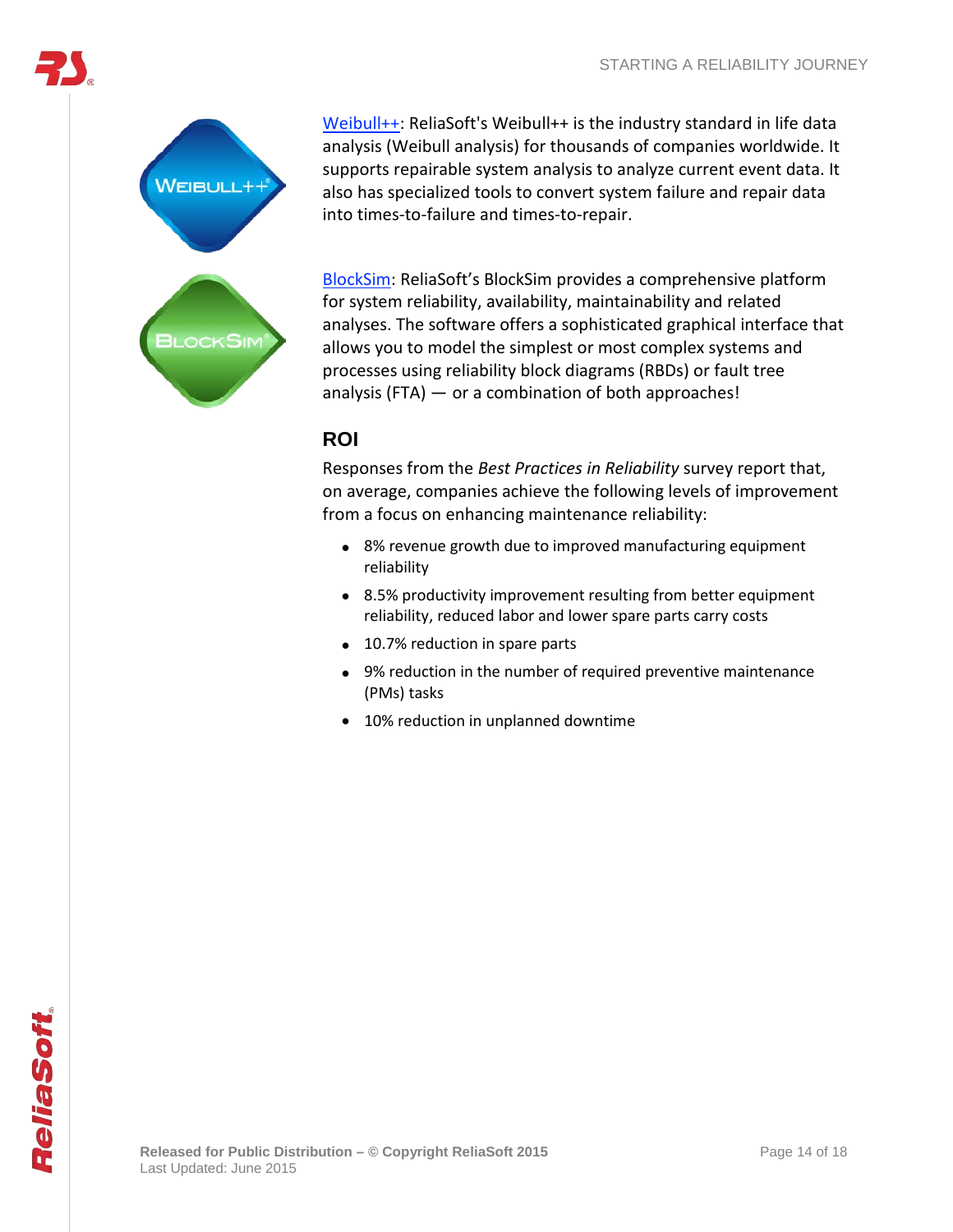## **OPERATIONS**



A newer launch point of reliability is the application of reliability methods and tools within manufacturing operations. This approach is especially beneficial for high volume packaging lines. The focus is on eliminating stops that cause disruptions in production.

## **Leader / Champion**

The leader may come from one of two areas: It may naturally fall to the manager of the Continuous Improvement group, or it may go to the Operations Manager. Because both of these leaders report to the Plant Manager, he or she will assume the role of executive champion.

## **Team**

Leveraging the skills of the plant's Continuous Improvement (CI) group provides a strong foundation for launching reliability from this point. The CI team traditionally has been charged with helping the plant achieve its productivity goals. Therefore, this group, even in a small plant, consists of three to five skilled problem solvers.

It is recommended that the entire CI team, including the CI supervisor or manager, be trained in the application of reliability methods and tools to operations. You should also consider adding a representative from the plant Quality organization and the Maintenance group since improvements will touch both of these functions. Plan on developing at least five employees to start.

## **Skills and Recommended Training**

The common skills for operation improvement include data management, because CI team members often must pull data from enterprise resource planning (ERP) systems such as SAP. Life data analysis will be used to analyze stops and determine mean time to stop (MTTS) and mean time to repair (MTTR) metrics. Good problem solving skills are also necessary in order to root cause the failure mechanisms and drive irreversible corrective actions. Finally, team members will need to be able to perform system analyses to prioritize productivity initiatives.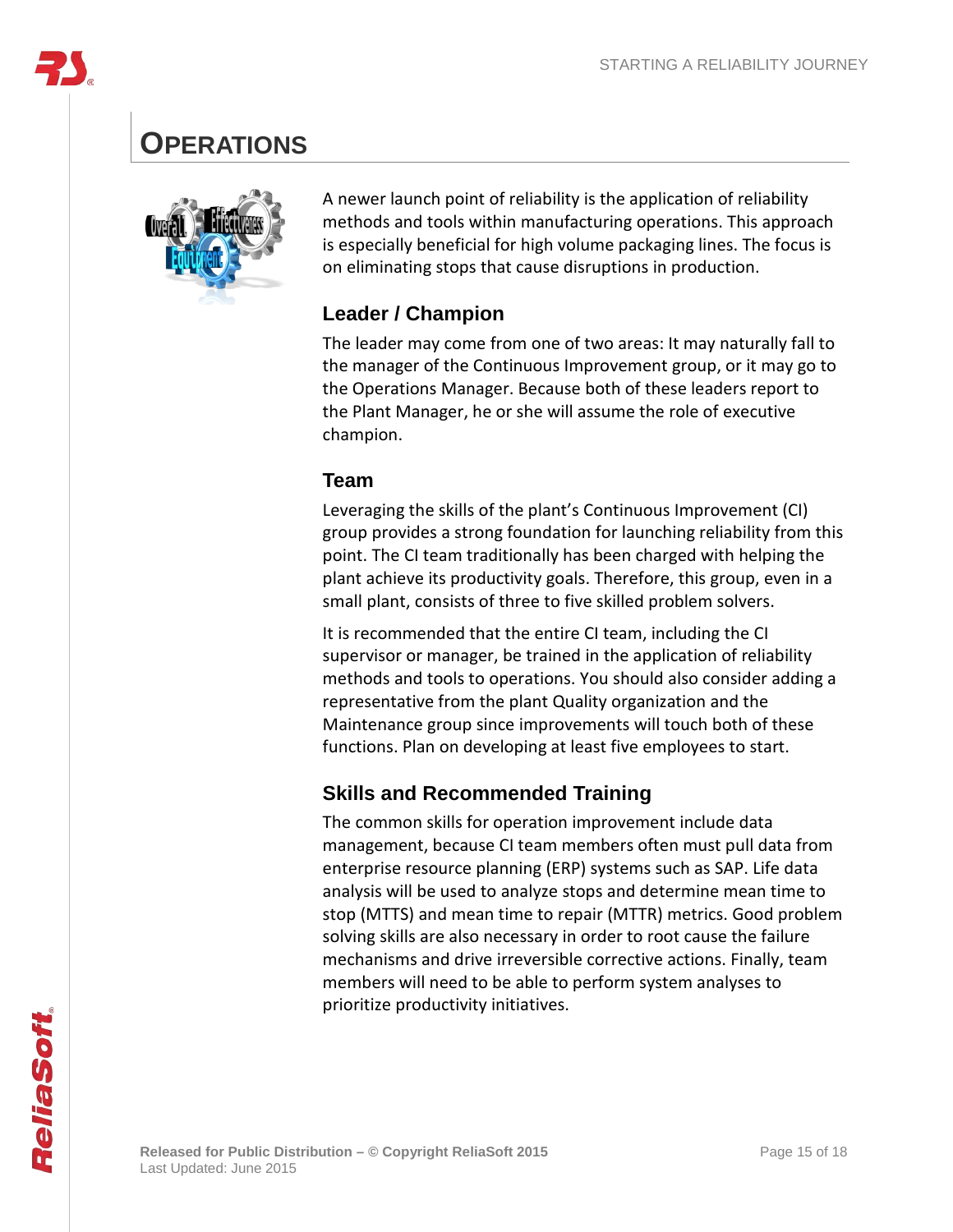## G400 [Foundations](http://www.reliasoft.com/seminars/courses/g400.htm) of Reliability Engineering Data Analysis and

[Modeling:](http://www.reliasoft.com/seminars/courses/g400.htm) Sets the foundation for all subsequent seminars by introducing the attendee to the fundamentals in reliability engineering, from basic data analysis and modeling to advanced methods and concepts. It begins with an in-depth discussion of Weibull and life data analysis and continues by expanding to advanced subjects.

G522A System Reliability and [Maintainability](http://www.reliasoft.com/seminars/courses/g522a.htm) Analysis and [Optimization:](http://www.reliasoft.com/seminars/courses/g522a.htm) Explores advanced concepts and applications for system reliability/maintainability analysis and optimization utilizing a reliability block diagram (RBD) or fault tree analysis (FTA) approach.

## **Tools to Start**

[Weibull++:](http://www.reliasoft.com/Weibull/index.htm) ReliaSoft's Weibull++ is the industry standard in life data analysis (Weibull analysis) for thousands of companies worldwide. It also supports repairable system analysis to analyze current event data and has specialized tools to convert system failure and repair data into times-to-failure and times-to-repair.

[BlockSim:](http://www.reliasoft.com/BlockSim/index.html) ReliaSoft's BlockSim provides a comprehensive platform for system reliability, availability, maintainability and related analyses. The software offers a sophisticated graphical interface that allows you to model the simplest or most complex systems and processes using reliability block diagrams or fault tree analysis — or a combination of both approaches!

## **ROI**

Responses from the *Best Practices in Reliability* survey report that, on average, companies achieve the following levels of improvement from an application of reliability to plant operations:

- 9% revenue growth reported due to reduced stops and improved capacity
- 8.5% productivity improvement resulting from less scrap and rework and reduced overtime
- 10% reduction in scrap and rework
- 8% improvement in availability due to reduced stops

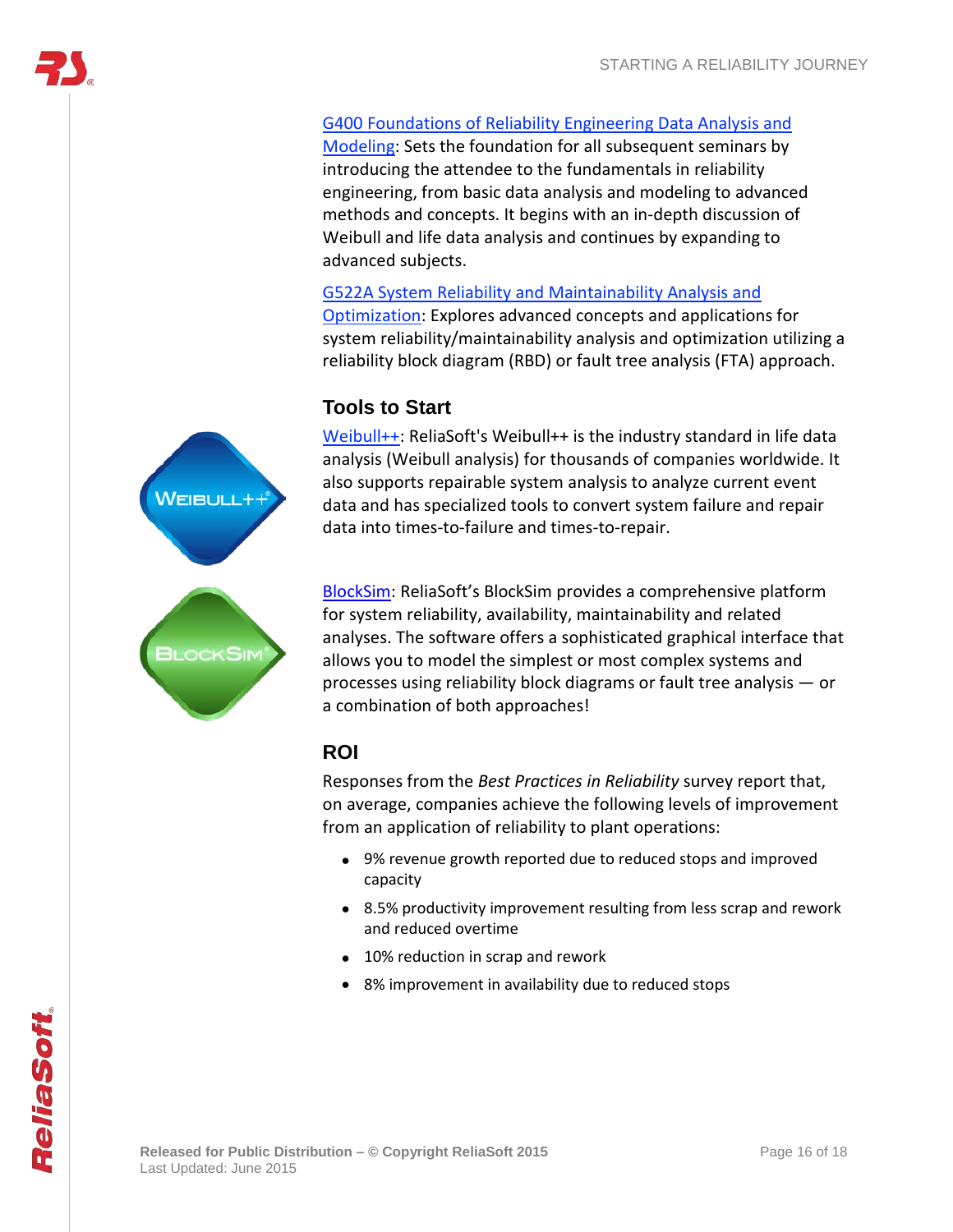

# **THE DESTINATION**



You would not begin a journey without a destination in mind. For a reliability journey, our destination would be to develop the skills needed, supported with the right business processes, systems and tools, to enable the development and management of products and processes to perform their required functions without failure under required conditions for their defined useful life.

Although we may never quite attain the ideal state, we can certainly work toward that achievement. A famous American football coach, Vince Lombardi, once told his team: "Gentlemen, we will chase perfection, and we will chase it relentlessly, knowing all the while we can never attain it. But along the way, we shall catch excellence." This is a great example of how to establish the vision for your reliability journey. Once you've taken those first steps, relentlessly pursue perfection in your reliability program so that you will achieve excellence.

## **Building on Your Start**

Regardless of where you launched your reliability journey from, the improvements you make and the excellence you achieve will soon cause other parts of the company to want or need to launch their own journeys. This is because reliability touches every aspect of the business and our customers are demanding ever greater levels of reliability at competitive costs.

The training and tools that you have started with will become the building blocks that you will use to create a company-wide reliability program. With ReliaSoft, you will take the initial tools and knowledge gained at the start of your journey and combine them with new tools and knowledge to form an enterprise-level solution. We call that reliability solution the **[Synthesis](http://www.reliasoft.com/synthesis/index.htm) Platform**.

Synthesis is an integrated reliability platform that can unite any or all of ReliaSoft's best-in-class reliability engineering applications into a powerful, easy-to-deploy, enterprise-capable, integrated reliability solution. It provides intelligent integration between reliability activities and tools, while simultaneously facilitating effective information sharing and cooperation across the organization.



ReliaSoft